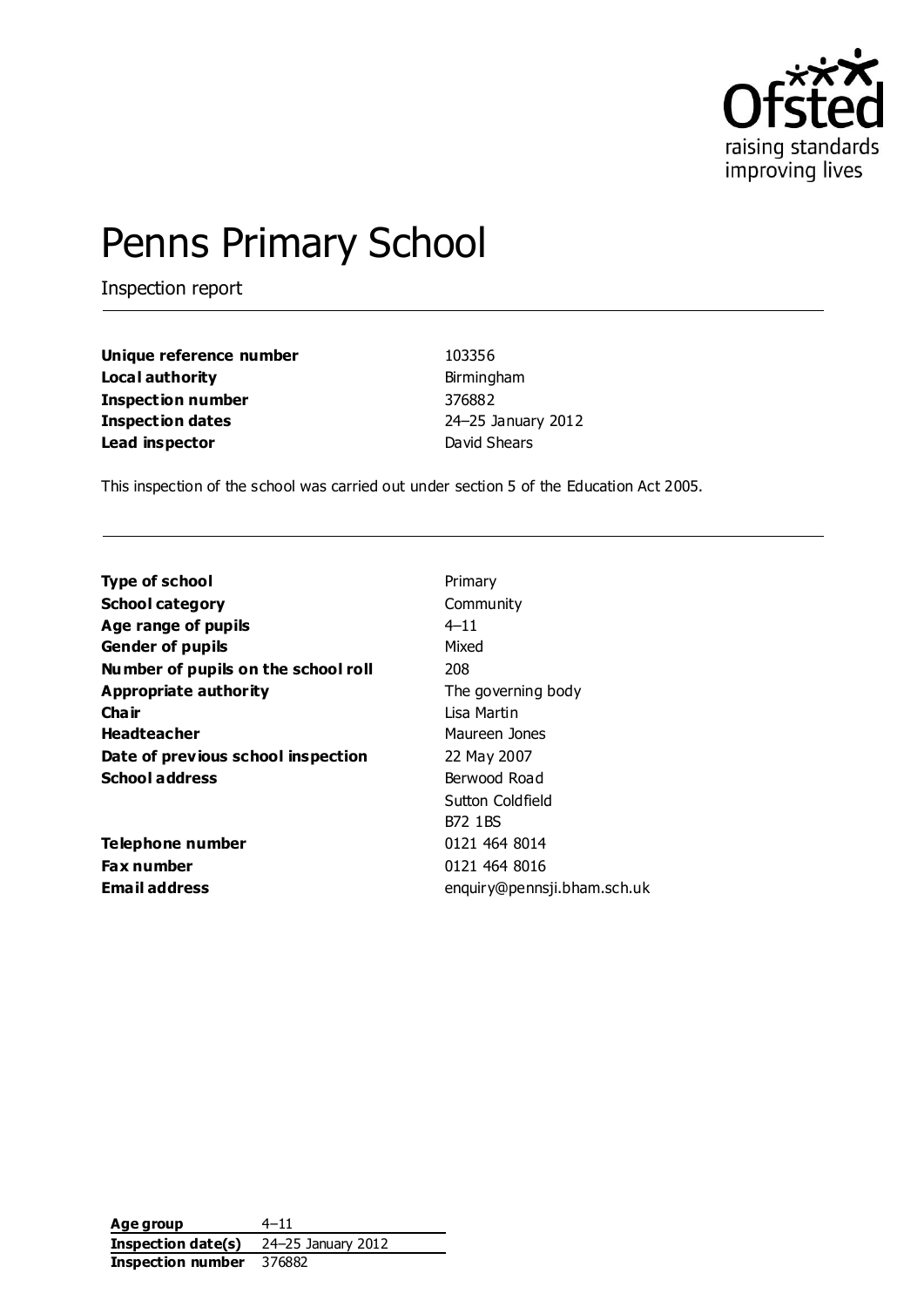

You can use Parent View to give Ofsted your opinion on your child's school. Ofsted will use the information parents and carers provide when deciding which schools to inspect and when.

You can also use Parent View to find out what other parents and carers think about schools in England. You can visit [www.parentview.ofsted.gov.uk,](http://www.parentview.ofsted.gov.uk/) or look for the link on the main Ofsted website: [www.ofsted.gov.uk](http://www.ofsted.gov.uk/)

The Office for Standards in Education, Children's Services and Skills (Ofsted) regulates and inspects to achieve excellence in the care of children and young people, and in education and skills for learners of all ages. It regulates and inspects childcare and children's social care, and inspects the Children and Family Court Advisory Support Service (Cafcass), schools, colleges, initial teacher training, work-based learning and skills training, adult and community learning, and education and training in prisons and other secure establishments. It assesses council children's services, and inspects services for looked after children, safeguarding and child protection.

Further copies of this report are obtainable from the school. Under the Education Act 2005, the school must provide a copy of this report free of charge to certain categories of people. A charge not exceeding the full cost of reproduction may be made for any other copies supplied.

If you would like a copy of this document in a different format, such as large print or Braille, please telephone 0300 123 4234, or email enquiries@ofsted.gov.uk.

You may copy all or parts of this document for non-commercial educational purposes, as long as you give details of the source and date of publication and do not alter the information in any way.

To receive regular email alerts about new publications, including survey reports and school inspection reports, please visit our website and go to 'Subscribe'.

Piccadilly Gate Store St **Manchester** M1 2WD

T: 0300 123 4234 Textphone: 0161 618 8524 E: enquiries@ofsted.gov.uk W: www.ofsted.gov.uk



© Crown copyright 2012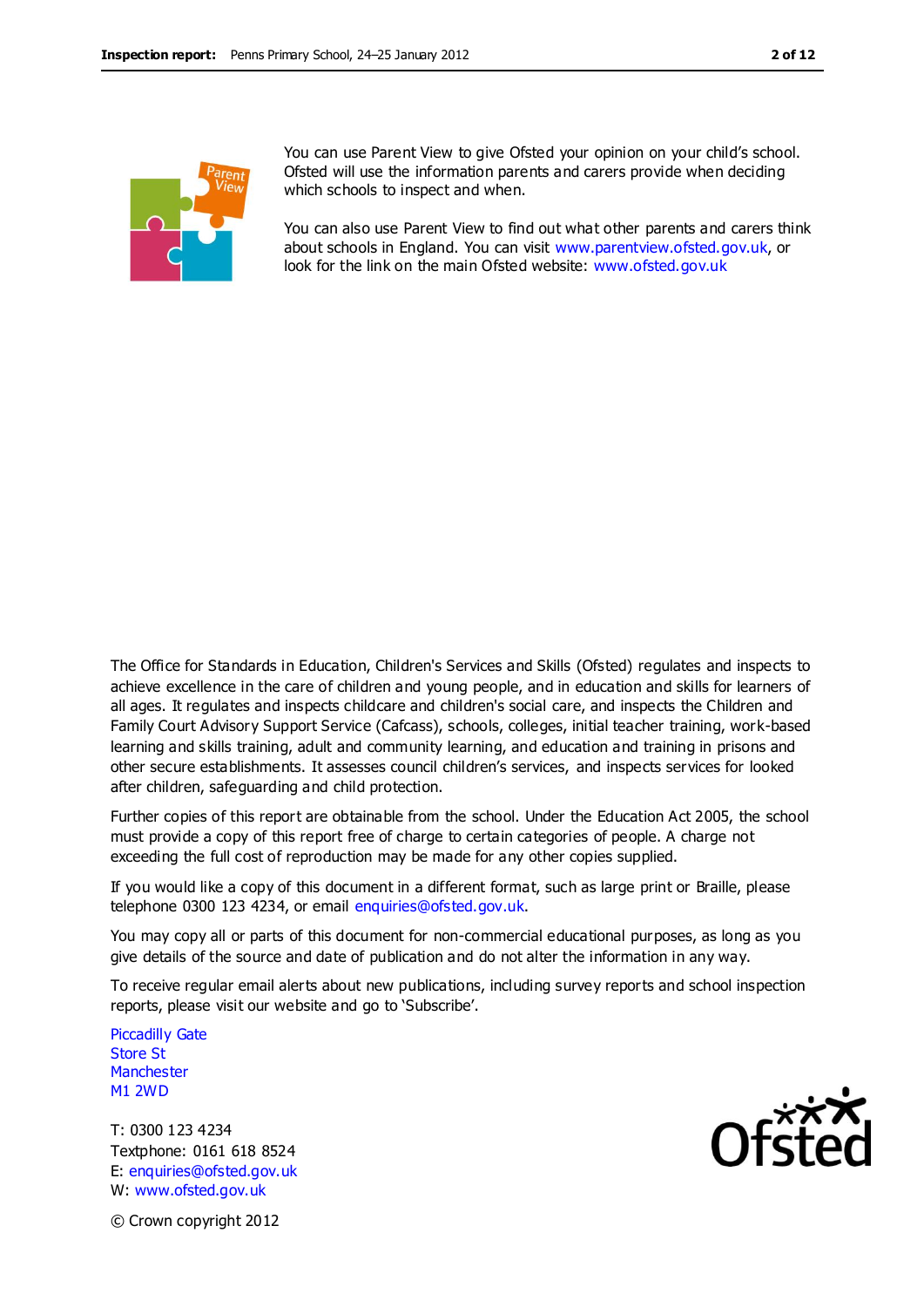# **Introduction**

Inspection team

David Shears **Additional inspector** 

Andrew Ridout **Andrew Ridout Additional inspector** 

This inspection was carried out with two days' notice. The inspectors visited 15 lessons taught by nine different teachers, and held meetings with representative members of the governing body, staff and groups of pupils. Inspectors took account of the responses to the on-line questionnaire (Parent View) in planning the inspection, observed the school's work, and looked at policies, planning documents, assessment data and pupils' work. They analysed the questionnaires returned by 127 parents and carers, 17 members of staff and 115 pupils.

# **Information about the school**

Penns Primary is a smaller-than-average primary school. The large majority of pupils are of White British origin. A small minority are from a range of different ethnic backgrounds, the largest group being of Asian heritage. The proportion of disabled pupils and those who have special educational needs is lower than the national average, as are the proportion who speak English as an additional language and the proportion known to be eligible for free school meals. The school has before- and after-school care managed by an external provider. This provision is subject to a separate inspection. The school has achieved the Quality Mark Basic Skills Award and Healthy Schools status. The school meets the current government floor standard.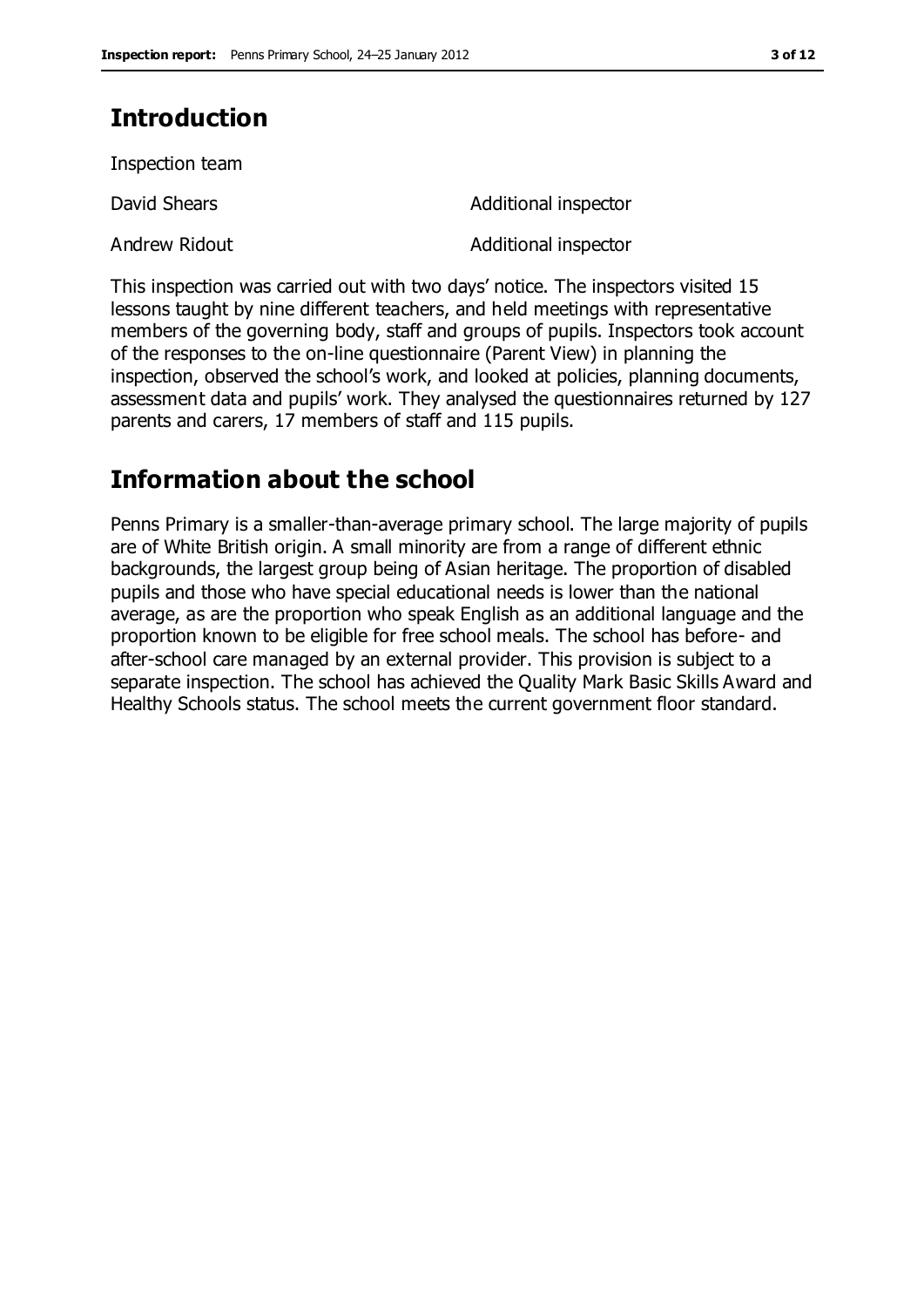# **Inspection judgements**

| <b>Overall effectiveness</b>     |  |
|----------------------------------|--|
|                                  |  |
| <b>Achievement of pupils</b>     |  |
| <b>Quality of teaching</b>       |  |
| Behaviour and safety of pupils   |  |
| <b>Leadership and management</b> |  |

### **Key findings**

- This is a good school. Children begin school with skills that broadly meet national expectations. They make good progress and leave with attainment that is significantly above national expectations in English and mathematics.
- Children make good progress in the Early Years Foundation Stage. Pupils make consistently good progress in English in Years 1 to 6. In mathematics, while they make good progress in Years 1 and 2, some pupils make satisfactory progress in Years 3 to 6 because the quality of teaching is inconsistent.
- Teaching is good. Pupils have excellent relationships with teachers and enjoy their learning. Lessons are interesting and engaging. The curriculum is creative and provides particularly good chances for pupils to practise their literacy skills, but fewer planned opportunities to practise numeracy in Years 3 to 6.
- Teaching assistants are not always used effectively in some lessons and teachers do not consistently use focused questions to challenge pupils' thinking further.
- $\blacksquare$  The quality of pupils' behaviour and safety is outstanding because of the strong nurturing ethos that is promoted by school leaders and all staff and is clearly demonstrated throughout the school.
- Leaders and managers lead the school well and are outstanding in their engagement with parents and carers. They monitor teaching effectively and ensure improvements are made, with notable success in the Early Years Foundation Stage. Middle managers are keen to work together to extend the monitoring of lessons. However, interventions to support pupils at risk of underachievement are not yet rigorously monitored and evaluated. Pupils who are on track to meet expected targets are not always challenged enough to make accelerated progress.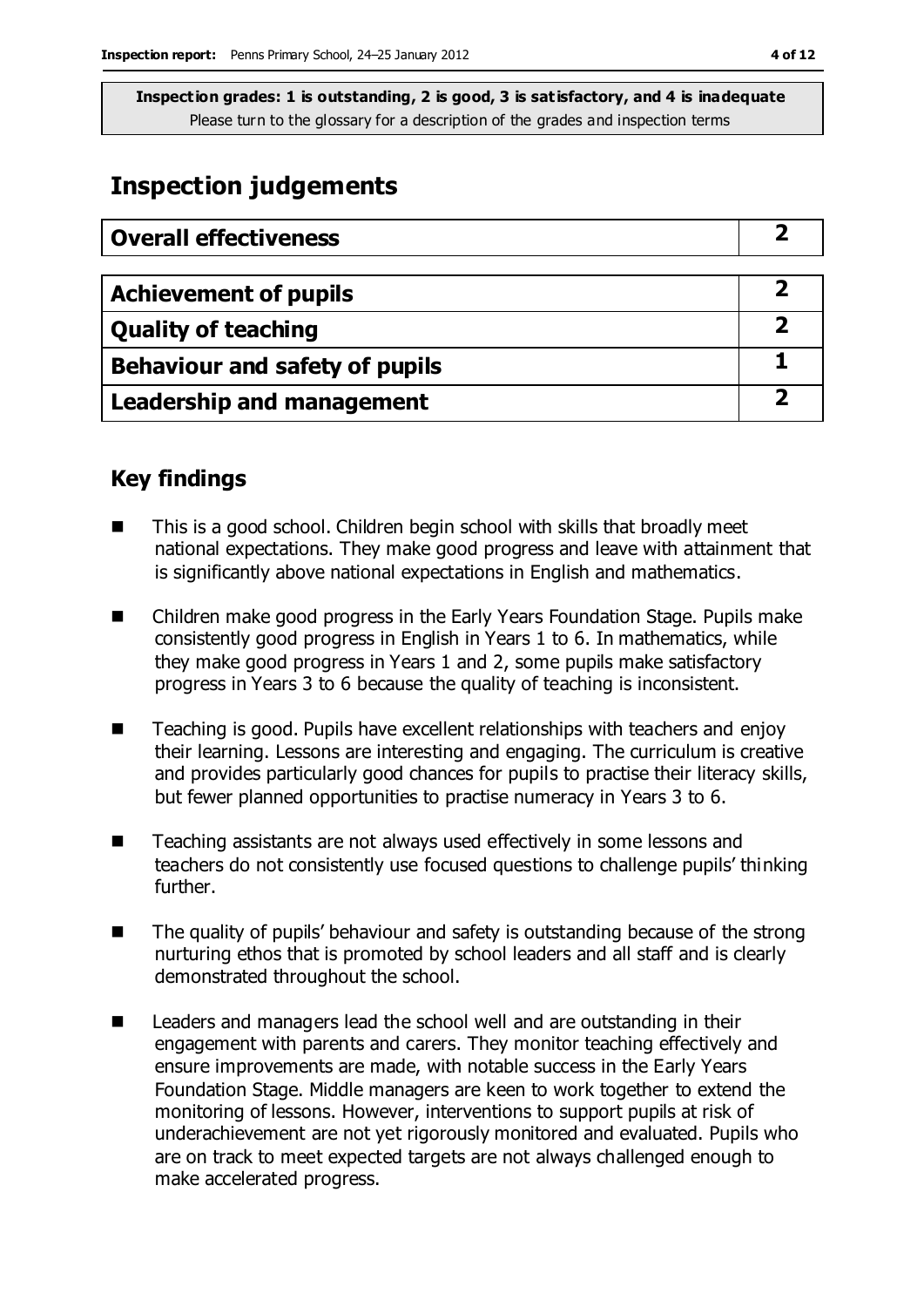## **What does the school need to do to improve further?**

- Raise the quality and consistency of teaching and learning, particularly so that pupils make good or better progress in mathematics in Years 3 to 6, by ensuring that:
	- teaching assistants are used more creatively in whole-class teaching
	- planning for pupils of average ability consistently meets their needs
	- marking consistently helps pupils to know how to improve and enables them to respond
	- focused questioning provides further challenge
	- opportunities for practising numeracy skills in other subjects are carefully planned.
- Improve the effectiveness of leaders and managers by ensuring that:
	- interventions to support pupils at risk of underachievement are rigorously monitored and evaluated for their effectiveness
	- all pupils who are on track to meet expected progress are challenged to  $\overline{\phantom{0}}$ make accelerated progress
	- middle managers have more opportunities to carry out shared lesson monitoring.

### **Main report**

#### **Achievement of pupils**

Children make good progress in the Early Years Foundation Stage and enter Year 1 with attainment that is above average. They make particularly good progress in linking sounds and letters, and in reading. Teachers continue to build on this effective start in Years 1 and 2 so that they enter Year 3 with attainment that is significantly above average in reading, writing and mathematics. In Years 3 to 6 pupils build successfully on their prior learning in English and the vast majority make good progress in lessons. However, their learning in mathematics is not as strong because the teaching is more variable. Consequently, while some pupils make good progress, too many make satisfactory progress with a few pupils still underachieving. The progress of disabled pupils and those with special educational needs mirrors that of their peers. This is because pupils receive a good range of support to enable them to make good progress in English, but this is currently more limited in mathematics. Similarly, there is no disparity in progress between other groups, including those who are known to be eligible for free school meals and those who speak English as an additional language. Attainment by the end of Year 6 is significantly above average in English, including in reading, and in mathematics overall, although it is more variable in mathematics.

While progress in mathematics in Years 3 to 6 is satisfactory overall, there are early signs of improvement because the school has rightly prioritised this as an area for development. A specialist teacher for mathematics has been appointed and a clear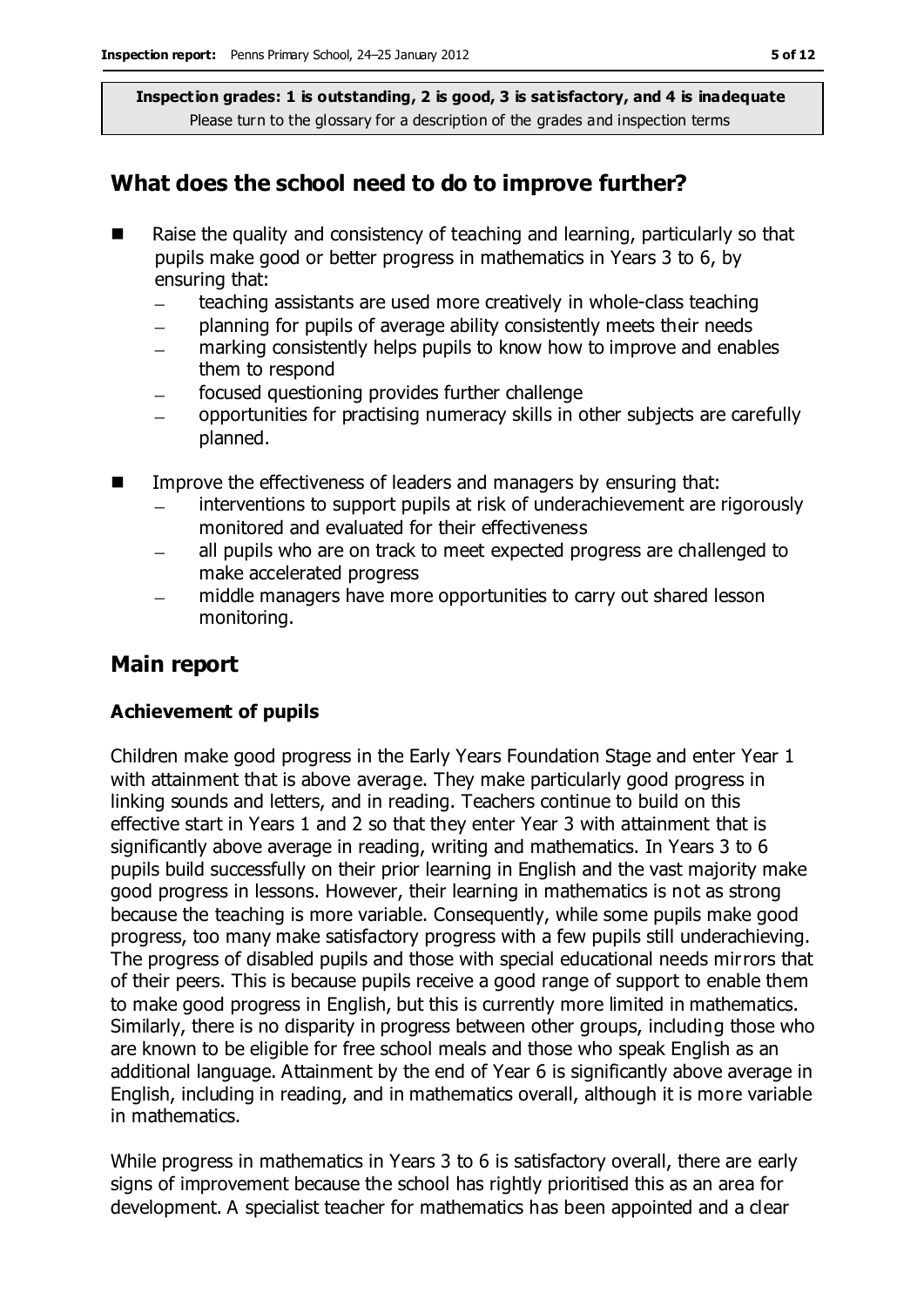action plan developed. Pupils have benefited from a new scheme that has already had a positive impact on their enthusiasm for learning. The headteacher and the governing body are involved in supporting both groups of pupils and individuals to encourage and challenge them to make good progress. As a result progress this year is beginning to rise, particularly in Years 5 and 6. Nevertheless, there are currently a minority of pupils, mainly of average ability, who are still not making accelerated progress. The very large majority of parents and carers who responded to the questionnaire felt that their children were making good progress. Inspectors found that this was generally true.

#### **Quality of teaching**

Lessons are characterised by highly positive relationships between staff and pupils. This results in pupils who have excellent social skills. Teachers plan interesting activities to engage pupils and the interactive whiteboards are used well to enhance teaching. Pupils particularly enjoy practical activities that reinforce learning. For example, in one outstanding lesson about ratio, pupils experimented with various combinations of baking soda and vinegar to find out which ratio created the best volcano. Pupils know what they are going to learn and how they will know when they have been successful. At the end of lessons there are often opportunities for pupils to assess for themselves how well they are learning.

Teachers generally use assessment information well to plan lessons. There is a good focus on more-able pupils, who are challenged to reach the higher levels. For example, in one lesson where pupils learning about the difference between fact and opinion, more-able pupils were further challenged to think about bias within reports and the teacher used material from their topic work as a resource to explore this. Similarly, less-able pupils are supported well by teaching assistants. However, the planning for pupils of average ability is not always sufficiently clear, particularly for pupils in mathematics in Years 3 to 6, and this limits the progress they make, because the work is not always closely matched to their ability. While teaching assistants make a good contribution to learning in groups they are not used well enough at other points in lessons. Consequently, opportunities are missed to give focused teaching for individuals or small groups to close any gaps in their learning and further challenge them. The use of focused questioning by staff is variable. Where it is good, expectations are high and pupils are challenged in their thinking skills. Marking in English is detailed and helps pupils to know the next steps in their learning. However, this is more variable in mathematics.

The wide variety of theme days, such as art days and Indian themed days, enable pupils to explore their spiritual and cultural development. There are good opportunities for pupils to practise their literacy skills in other subjects, enhancing their development further. However, planned opportunities for practising numeracy skills in other subjects are at an earlier stage of development. The overwhelming majority of parents and carers who responded to the questionnaire felt that their children are taught well. All pupils agreed that teaching is good. Inspectors are in agreement that the majority of pupils are taught well.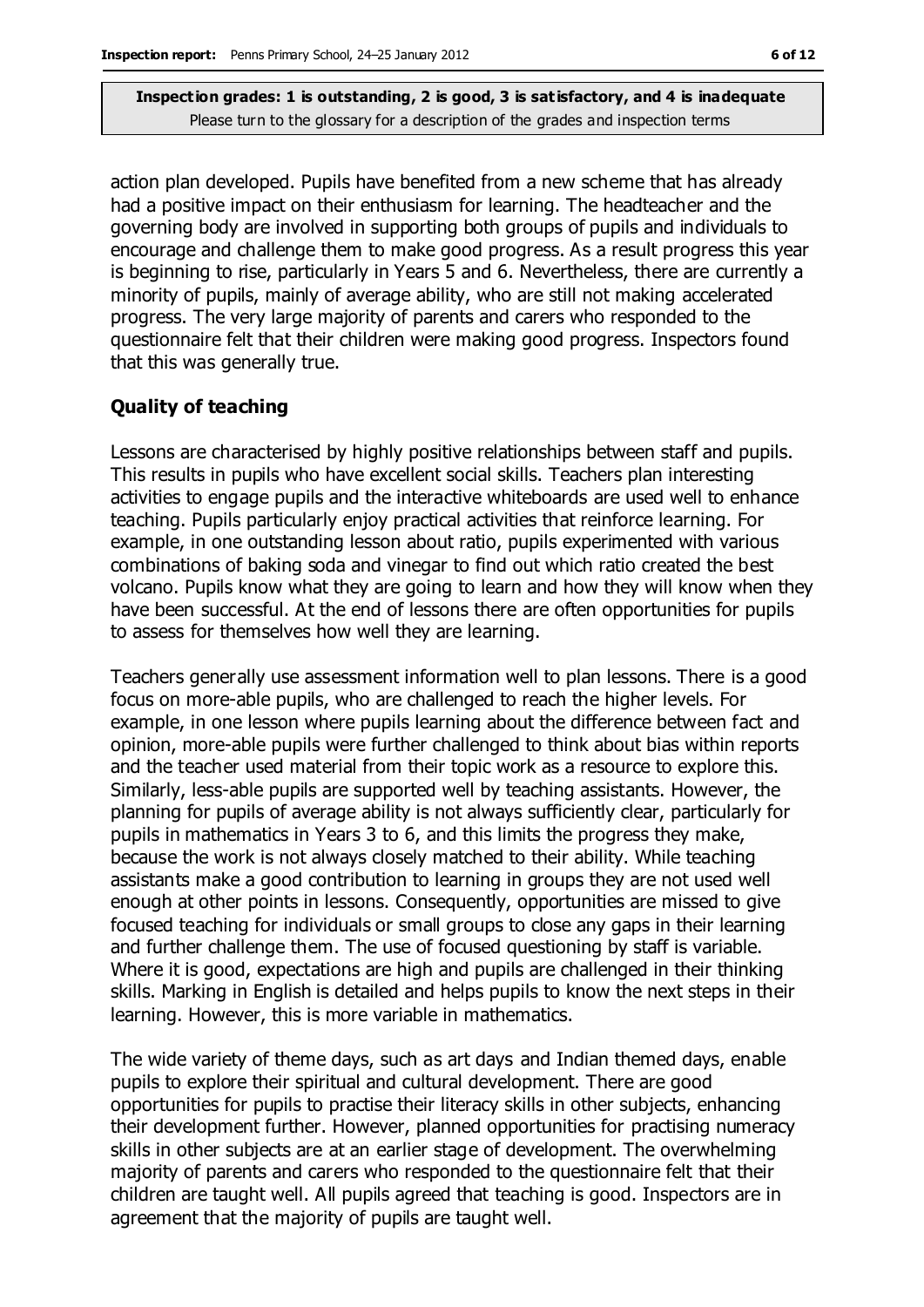#### **Behaviour and safety of pupils**

The behaviour of pupils is outstanding because they all feel safe and secure within a school environment where they are treated as individuals. The positive ethos of the school enables pupils to grow in confidence and self-esteem and they develop highly positive relationships both with staff and each other. In lessons pupils work very well together, supporting each other in their learning. They have excellent attitudes towards their work and want to do the best that they can. Pupils in Year 6 take on a good range of responsibilities, including supporting younger pupils during the lunch break by setting up and playing games with them. The overwhelming majority of pupils are able to manage their own behaviour well and have excellent social skills. The very few pupils who have difficulties in managing their own behaviour are given excellent support that enables them to improve quickly. Lunchtimes are a positive experience because lunchtime supervisors are proactive in making them fun and meaningful. Pupils say that bullying in any form is extremely rare and they know that adult support is there for them if they need it. All pupils said that they feel safe in school. Every parent and carer who responded to the questionnaire agreed, and the overwhelming majority felt that the standard of behaviour is good and that the school dealt well with any difficulties.

The attendance of pupils is above the national average and this has been sustained over the last three years. The percentage of pupils who are persistently absent is below the national average. The school has embedded strategies to support the very few pupils who are absent too often or are late to school. The excellent liaison and help offered to the parents and carers of these pupils has been demonstrated through rapid improvement in attendance.

#### **Leadership and management**

The headteacher, along with the senior management team, has a clear vision for the school that is shared with all staff and pupils, creating a positive ethos that has a good overall impact on pupils' spiritual, moral, social and cultural development, and particularly on their social and moral development. Leaders and managers have a clear understanding of the strengths and weaknesses of the school and areas for improvement are contained within a plan that clearly articulates how these areas are to be tackled. The self-evaluation of the school is accurate and is based on goodquality data that are used well by staff to support teaching. The monitoring of teaching is of a good standard and the results are used effectively to make improvements. Regular meetings with teachers identify pupils who may be at risk of underachievement. However, the resulting interventions are not monitored and evaluated rigorously enough, resulting in some of these pupils not making better progress. While the school works to ensure that all pupils make expected progress, not enough is done to ensure that they make accelerated progress, particularly in mathematics in Years 3 to 6. The governing body is very supportive of the school and provides a good level of challenge. Its effective initiatives include the promotion of independent learning.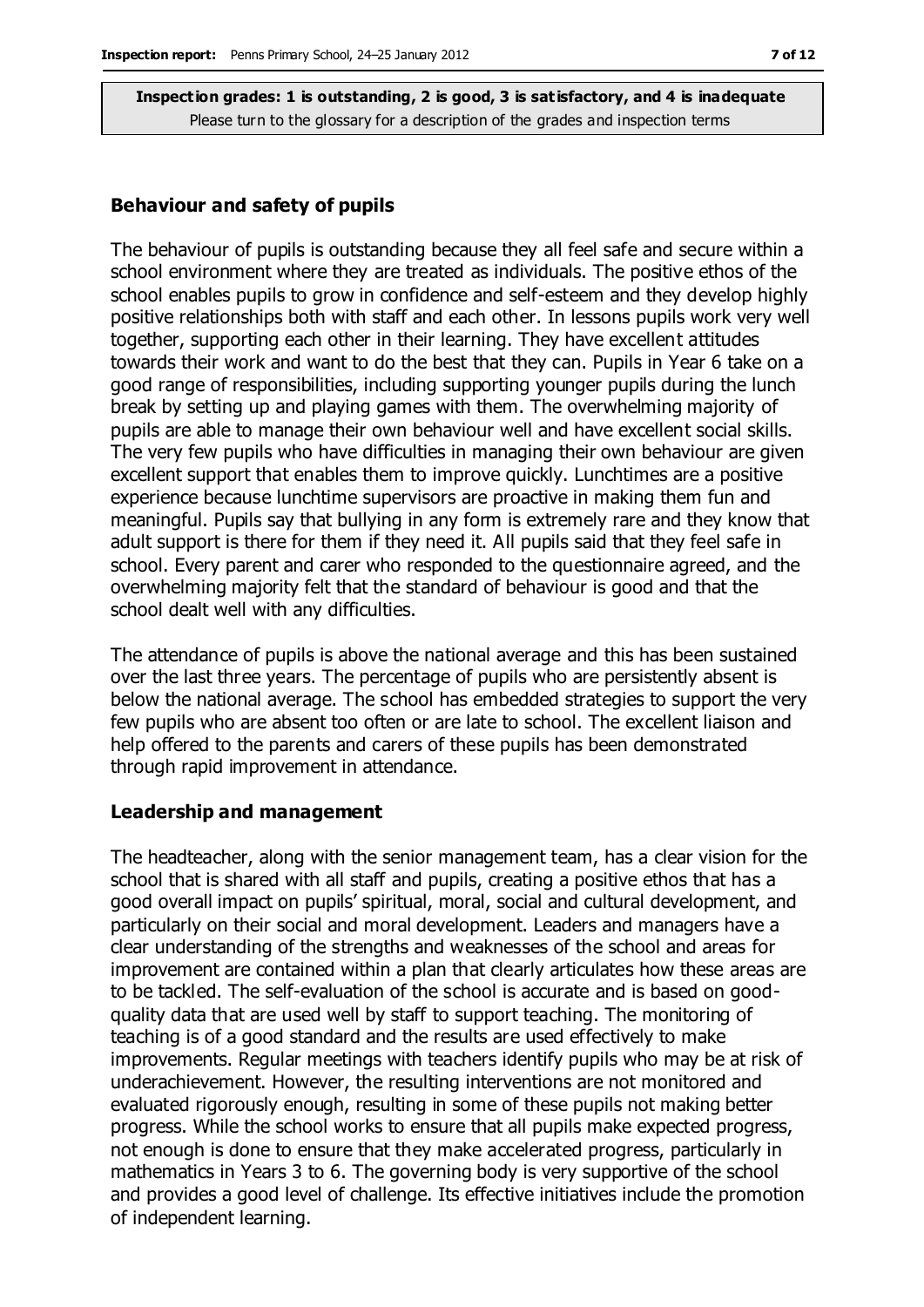Overall, pupils make good progress in the wider curriculum and are well prepared for the next stage of their education. While English is a strength of the curriculum, mathematics is weaker at Key Stage 2. Middle managers, who are very keen to develop their roles, are creatively linking subjects together and enriching the experience for pupils. While they monitor the curriculum currently through looking at pupils' work, this does not yet extend to observing the effectiveness of teaching and learning. Leaders take care to ensure that all pupils have equal opportunities in their learning and that any discrimination is tackled. The school's safeguarding policies and procedures meet statutory requirements.

The school clearly has the capacity to improve. The effectiveness of the Early Years Foundation Stage has improved from satisfactory to good since the last inspection. The standard of behaviour is now outstanding. Staff are committed to school improvement and are keen to continue looking for ways to make learning even better for pupils. This excellent care and attention extends to parents and carers, who speak highly of the school. For example, through workshops for each class, the majority of parents and carers work with their children on literacy and numeracy skills. This is a positive experience for both adults and children and helps parents and carers to know how to help their children with their homework.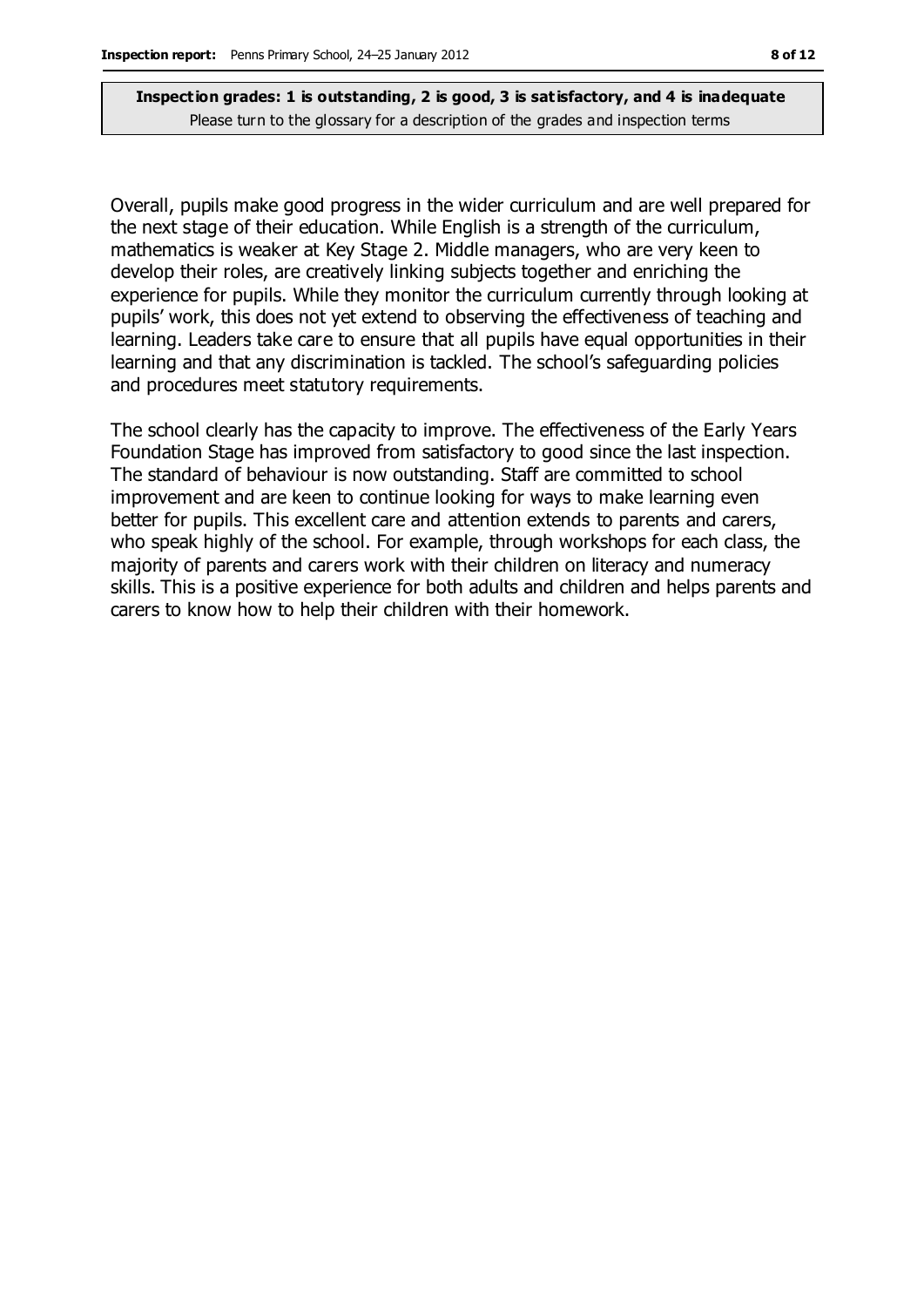# **Glossary**

### **What inspection judgements mean**

| <b>Grade</b> | <b>Judgement</b> | <b>Description</b>                                                                                                                                                                                                               |
|--------------|------------------|----------------------------------------------------------------------------------------------------------------------------------------------------------------------------------------------------------------------------------|
| Grade 1      | Outstanding      | These features are highly effective. An outstanding<br>school provides exceptionally well for all its pupils' needs.                                                                                                             |
| Grade 2      | Good             | These are very positive features of a school. A school<br>that is good is serving its pupils well.                                                                                                                               |
| Grade 3      | Satisfactory     | These features are of reasonable quality. A satisfactory<br>school is providing adequately for its pupils.                                                                                                                       |
| Grade 4      | Inadequate       | These features are not of an acceptable standard. An<br>inadequate school needs to make significant<br>improvement in order to meet the needs of its pupils.<br>Ofsted inspectors will make further visits until it<br>improves. |

### **Overall effectiveness of schools**

|                         | Overall effectiveness judgement (percentage of schools) |      |                     |                   |
|-------------------------|---------------------------------------------------------|------|---------------------|-------------------|
| <b>Type of school</b>   | <b>Outstanding</b>                                      | Good | <b>Satisfactory</b> | <b>Inadequate</b> |
| Nursery schools         | 46                                                      | 46   |                     |                   |
| Primary schools         |                                                         | 47   | 40                  |                   |
| Secondary<br>schools    | 14                                                      | 38   | 40                  |                   |
| Special schools         | 28                                                      | 48   | 20                  |                   |
| Pupil referral<br>units | 15                                                      | 50   | 29                  |                   |
| All schools             |                                                         | 46   | 38                  |                   |

New school inspection arrangements have been introduced from 1 January 2012. This means that inspectors make judgements that were not made previously.

The data in the table above are for the period 1 September 2010 to 31 August 2011 and represent judgements that were made under the school inspection arrangements that were introduced on 1 September 2009. These data are consistent with the latest published official statistics about maintained school inspection outcomes (see [www.ofsted.gov.uk\)](http://www.ofsted.gov.uk/).

The sample of schools inspected during 2010/11 was not representative of all schools nationally, as weaker schools are inspected more frequently than good or outstanding schools.

Primary schools include primary academy converters. Secondary schools include secondary academy converters, sponsor-led academies and city technology colleges. Special schools include special academy converters and non-maintained special schools.

Percentages are rounded and do not always add exactly to 100.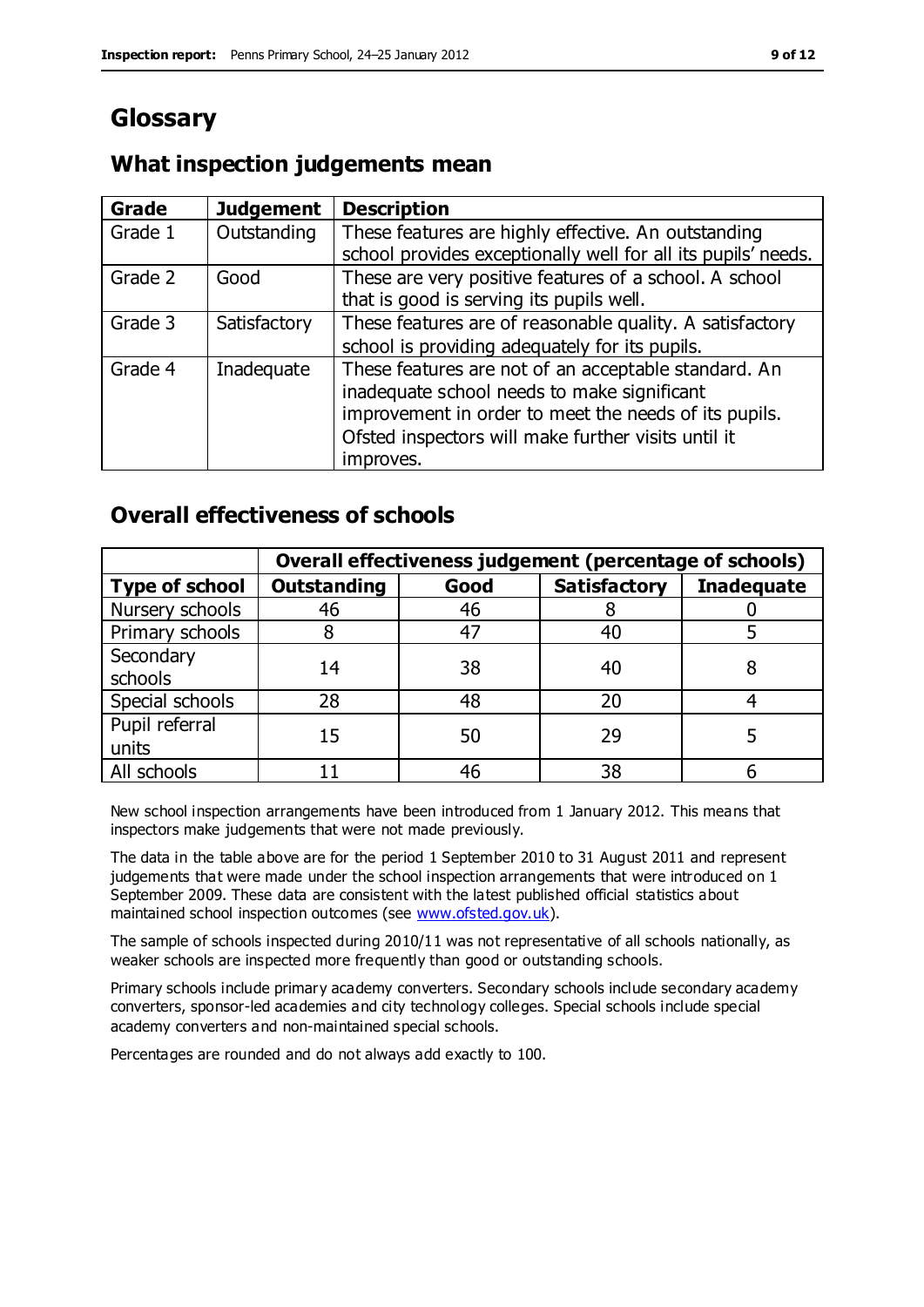# **Common terminology used by inspectors**

| Achievement:                  | the progress and success of a pupil in their<br>learning and development taking account of their<br>attainment.                                                                                                        |
|-------------------------------|------------------------------------------------------------------------------------------------------------------------------------------------------------------------------------------------------------------------|
| Attainment:                   | the standard of the pupils' work shown by test and<br>examination results and in lessons.                                                                                                                              |
| Attendance                    | the regular attendance of pupils at school and in<br>lessons, taking into account the school's efforts to<br>encourage good attendance.                                                                                |
| <b>Behaviour</b>              | how well pupils behave in lessons, with emphasis<br>on their attitude to learning. Pupils' punctuality to<br>lessons and their conduct around the school.                                                              |
| Capacity to improve:          | the proven ability of the school to continue<br>improving based on its self-evaluation and what<br>the school has accomplished so far and on the<br>quality of its systems to maintain improvement.                    |
| Leadership and management:    | the contribution of all the staff with responsibilities,<br>not just the governors and headteacher, to<br>identifying priorities, directing and motivating staff<br>and running the school.                            |
| Learning:                     | how well pupils acquire knowledge, develop their<br>understanding, learn and practise skills and are<br>developing their competence as learners.                                                                       |
| <b>Overall effectiveness:</b> | inspectors form a judgement on a school's overall<br>effectiveness based on the findings from their<br>inspection of the school.                                                                                       |
| Progress:                     | the rate at which pupils are learning in lessons and<br>over longer periods of time. It is often measured<br>by comparing the pupils' attainment at the end of a<br>key stage with their attainment when they started. |
| Safety                        | how safe pupils are in school, including in lessons;<br>and their understanding of risks. Pupils' freedom<br>from bullying and harassment. How well the school<br>promotes safety, for example e-learning.             |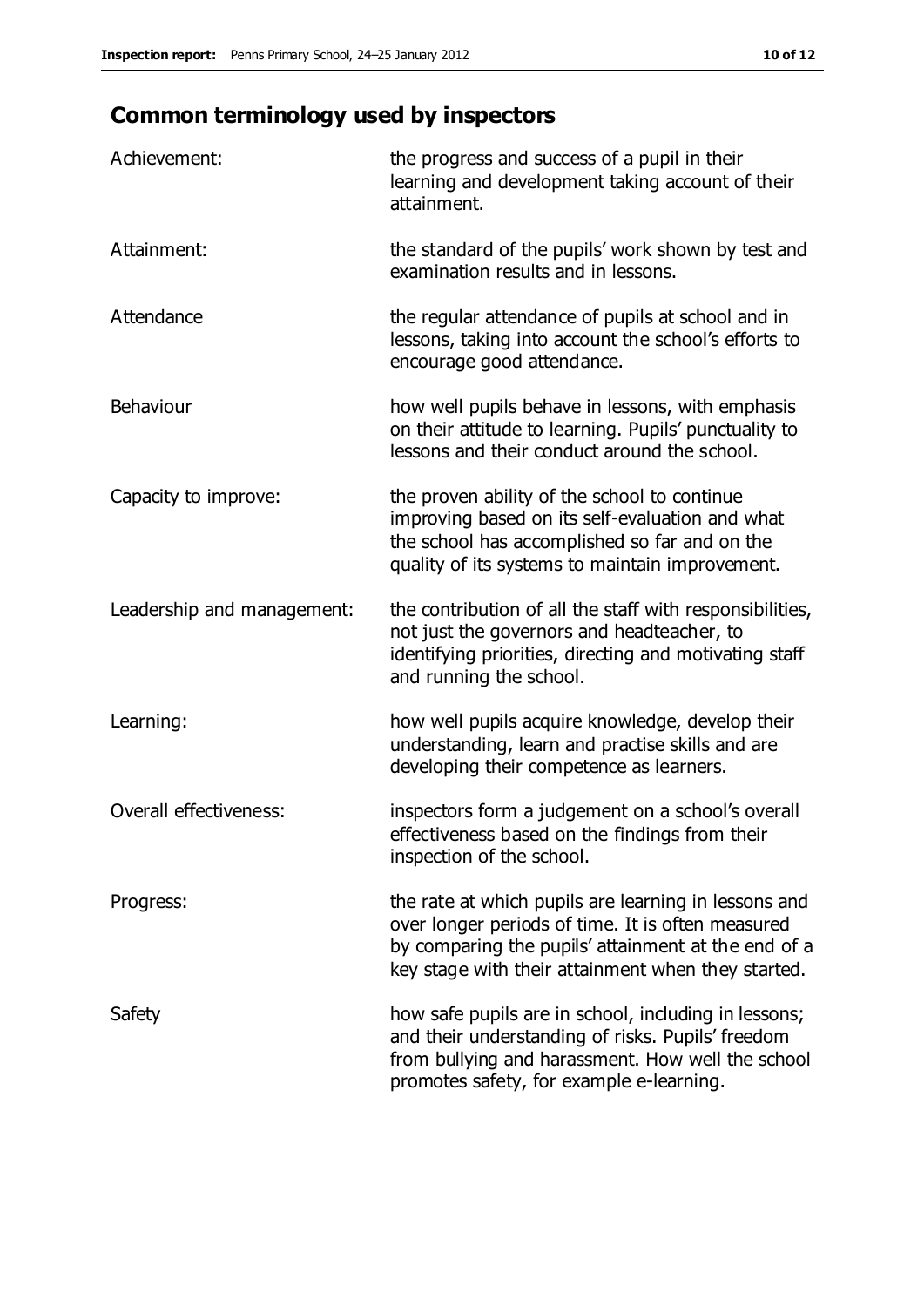#### **This letter is provided for the school, parents and carers to share with their children. It describes Ofsted's main findings from the inspection of their school.**



26 January 2012

Dear Pupils

#### **Inspection of Penns Primary School, Sutton Coldfield, B72 1BS**

Thank you for the welcome that we received when we visited your school recently. It was lovely to meet you all and find out about your good school.

You told us, both in person and through your questionnaires, how much you enjoy school because the teachers make learning fun. We are pleased to see that you attend very regularly to make the most of your learning. You also told us, along with your parents and carers, that you feel safe and secure in school. It is good to know that the adults in school look after you so well.

We were very impressed with your excellent behaviour around the school, both in lessons and in the playground. We enjoyed watching you learning and playing together so well. We know that your school is very proud of you all.

We have asked your teachers to make your learning even better, particularly in mathematics for pupils in Years 3 to 6, by making sure that all of you have work that is just right for you, and asking you challenging questions. You could help by politely telling your teacher if the work is too easy or too hard. We would also like the teaching assistants to be used even more effectively, and have asked the teachers when marking your work to tell you how to make it even better and give you time to have a go. We would like you to practise your numeracy skills more often in other subjects.

We have asked the school leaders to keep checking to make sure that you all make at least good progress. We have also asked the teachers who lead different subjects to work together to check that the exciting curriculum helps you to learn even more in lessons.

Thank you again for looking after us so well. We wish you all the very best for the future.

Yours sincerely

David Shears Lead inspector